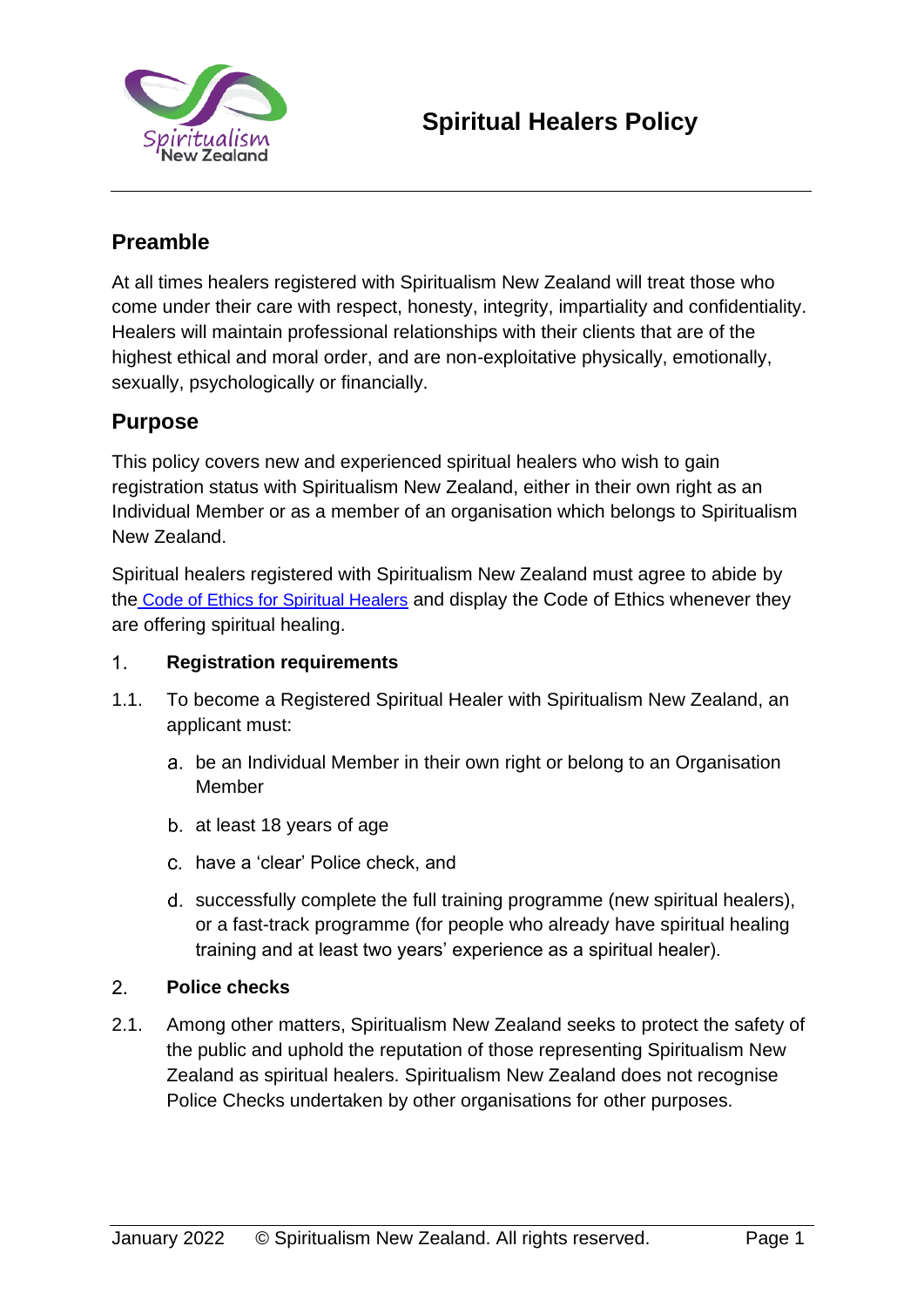

- 2.2. A 'clear' Police check is one containing no convictions **or** where the Registrar is satisfied that the information will not interfere with an individual's ability to hold or to act in the relevant position or perform any relevant functions.
- 2.3. If a Police check comes back with a conviction, approval for the healer's registration to proceed is at the discretion of the Registrar and a nominated office holder. If there is a difference of opinion, the President of Spiritualism New Zealand has the final decision.
- 2.4. The criteria for approving a Police check with a conviction is based on but not limited to:
	- a. the length of time since the offence was committed
	- b. the current age and level of maturity compared to when the crime was committed
	- c. the seriousness of the crime (length of sentence, use of violence/ weapons, circumstances of the crime)
	- pattern of previous criminal behaviour/convictions
	- e. the nature of the position relative to the nature of the offence/conviction.
- 2.5. It is the responsibility of Spiritualism New Zealand to ensure that the requirement to get a new (renewed) police check is fulfilled.
- 2.6. The results of a Police check are processed and destroyed six (6) weeks after processing.

### $3<sub>1</sub>$ **Registration process**

- 3.1. The applicant:
	- completes a Provisional Spiritual Healer Application Form via [www.spiritualism.org.nz,](http://www.spiritualism.org.nz/) and
	- b. pays the application fee (non-refundable), and
	- c. completes the NZ Police vetting forms for Spiritualism New Zealand to process.
- 3.2. The Board of Spiritualism New Zealand, or its delegated representatives:
	- considers the results of the Police check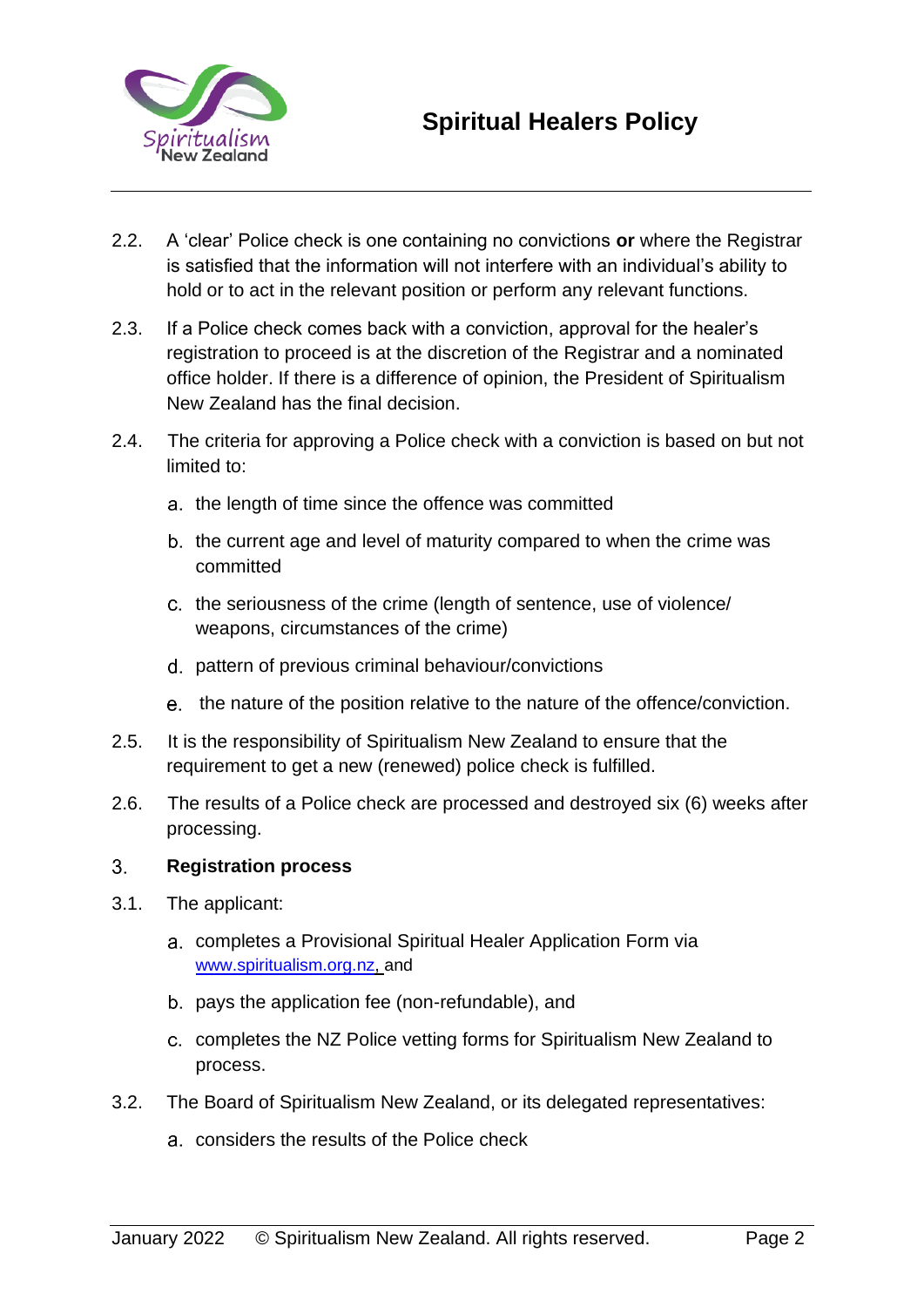

- considers the Provisional Spiritual Healer Application and availability of a spiritual healing trainer
- c. confirms the applicant's acceptance (or otherwise) as a Provisional Spiritual Healer (trainee) or Registered Spiritual Healer
- upon the applicant's payment of their annual Practising Fee, arranges Public Liability Insurance for the healer covering spiritual healing.
- 3.3. The Provisional Spiritual Healer undertakes the appropriate training programme and compiles the supporting documentation needed for the Registered Spiritual Healer application. This programme must be completed within three years of acceptance as a Provisional Spiritual Healer. On successful completion, the healer:
	- a. applies to become a fully registered spiritual healer using the Registered Spiritual Healer Application Form via [www.spiritualism.org.nz,](http://www.spiritualism.org.nz/) and
	- b. pays the application fee (non-refundable).
- 3.4. The Board of Spiritualism New Zealand, or its delegated representatives, considers the Registered Spiritual Healer Application and confirms the applicant's acceptance (or otherwise) as a Registered Spiritual Healer.

### $4<sup>1</sup>$ **Maintenance of registration status**

- 4.1. To maintain registration status as either a Provisional or Registered Spiritual Healer, spiritual healers must:
	- complete the NZ Police vetting process every five years or earlier if requested by the Board
	- b. pay a yearly practising fee
	- abide by the Code of Ethics for Spiritual Healers, and
	- meet the Continued Professional Development requirements.
- 4.2. Healers will be de-registered if any of the following apply:
	- a. they do not pay their annual practising fee within 30 days of the due date, and/or
	- b. the Board deems that they are not abiding with the Code of Ethics for Spiritual Healers